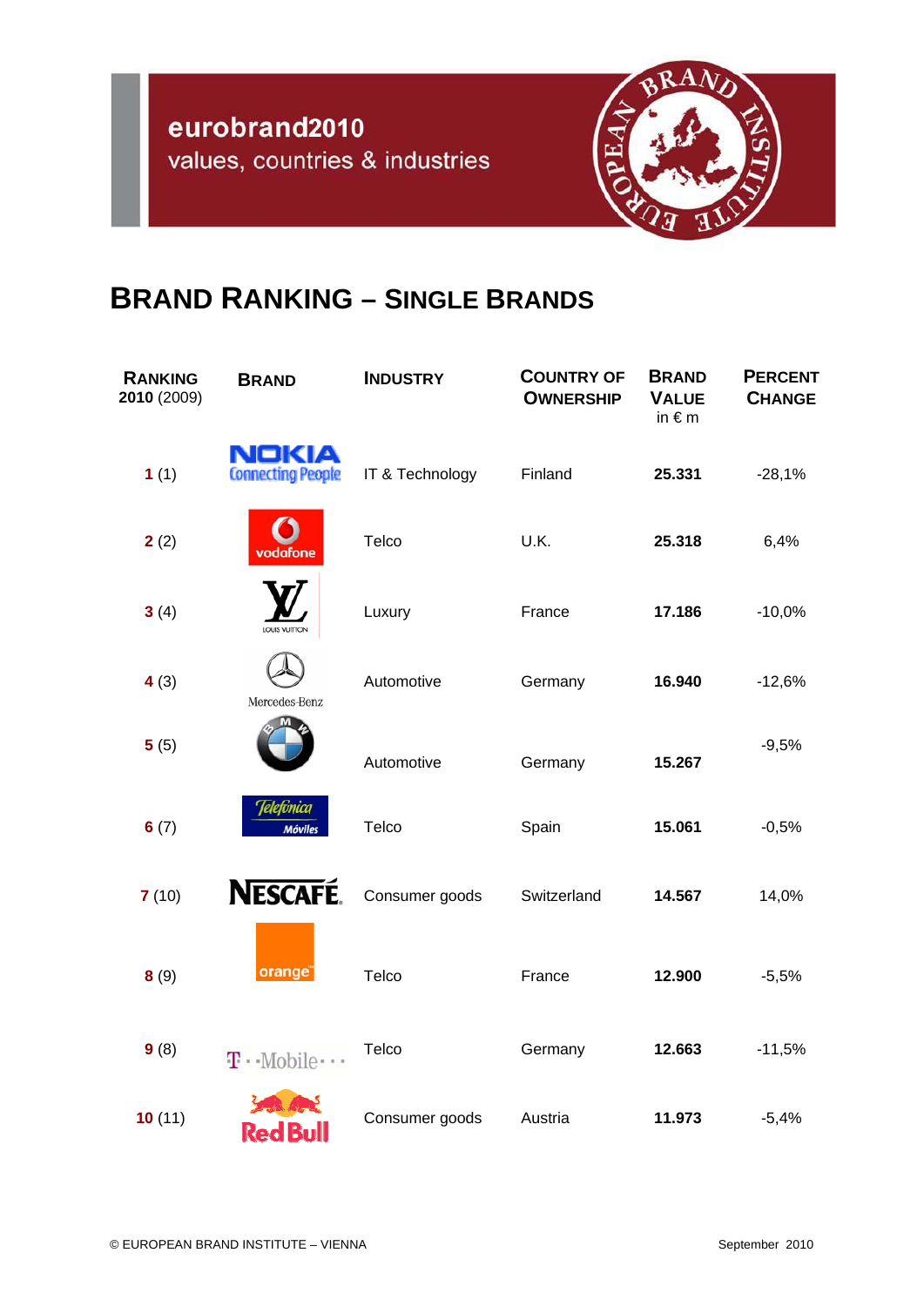## eurobrand2010

values, countries & industries



| <b>RANKING</b><br>2010 (2009) | <b>BRAND</b>         | <b>INDUSTRY</b>           | <b>COUNTRY OF</b><br><b>OWNERSHIP</b> | <b>BRAND</b><br><b>VALUE</b><br>in $\notin$ m | <b>PERCENT</b><br><b>CHANGE</b> |
|-------------------------------|----------------------|---------------------------|---------------------------------------|-----------------------------------------------|---------------------------------|
| 11(6)                         | <b>Deutsche Bank</b> | <b>Financial services</b> | Germany                               | 11.265                                        | $-29,9%$                        |
| 12(12)                        | HSBC <b>XX</b>       | <b>Financial services</b> | U.K.                                  | 10.696                                        | $-5,1%$                         |
| 13(14)                        | <b>IKEA</b>          | Retail                    | Sweden                                | 10.286                                        | 4,5%                            |
| 14(13)                        | ERICSSON &           | IT & Technology           | Sweden                                | 9.367                                         | $-8,1%$                         |
| $15( - )$                     | Dior                 | Luxury                    | France                                | 8.853                                         | $-11,2%$                        |
| 16(21)                        | HM.                  | Retail                    | Sweden                                | 8.615                                         | 11,5%                           |
| 17(18)                        |                      | <b>Financial services</b> | Italy                                 | 8.467                                         | 1,6%                            |
| 18(15)                        |                      | <b>Business Services</b>  | Germany                               | 8.236                                         | $-16,3%$                        |
| 19(17)                        | <b>SIEMENS</b>       | Industry                  | Germany                               | 7.533                                         | $-10,4%$                        |
| 20(16)                        | <b>P PARIBAS</b>     | <b>Financial services</b> | France                                | 7.413                                         | $-12,5%$                        |